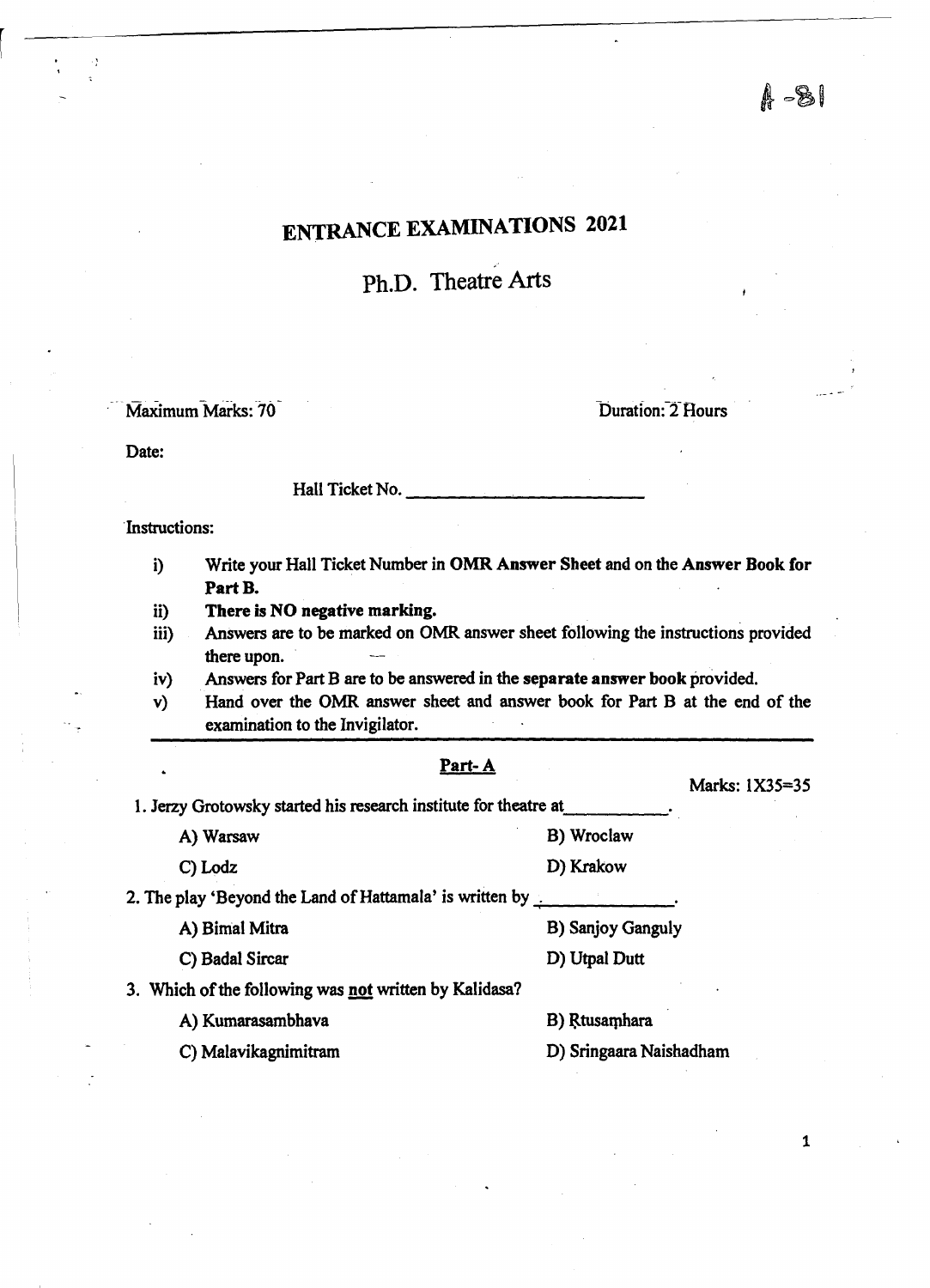$4 - 8$ 

4. Who is the author of Abhinavabharati', a commentary on Natyasastra, the ancient Indian treatise?

A) Bhattalollata

C) Nandikeswara

B) Vishnuivardhana

D) Abhinavagupta

5. 'Theatre Research International' is the official research journal of

A) Performance Studies International (PSI) B) Association of Theatre Critics

C) Asian Theatre Working Group D) International Federation of

Theatre Research (IFTR)

6. Among the following playwrights who was a contemporary to Shakespeare;

| A) Lady Gregory                                     | B) Ben Jonson |
|-----------------------------------------------------|---------------|
| C) Alfred Jarry                                     | D) Cocteau    |
| 7. What is the folk theatre form of Madhya Pradesh? |               |

A) Rasleela

C) Maach

8. Organize the names in chronological order of their major contribution:

i. Bertold Brecht ii. Heiner Muller iii. Henrik Ibsen iv. Anton Chekov

A) ii, vi, i, iii C) iii, iv, i, ii B) iv, ii, i, iii D) iii, i, ii, iv

9. The book 'Queer Theatre' is written by:

A) Eric Berne

C) Bertold Brecht

D) Stefan Brecht

B) Susan Sontag

B) Nautanki

D) Bhavai

10. 'Rang vidushak' a theatre organization focusing on vigorous physical training and clown tactics for engaging audience was founded by \_\_\_ \_

A) Ratan Thiyam : B) Habib Tanvir

C) Bansi Kaul D) Lokendra Arambam

11. Name of the first play performed by IPTA in the year 1944, written by Bijon Bhattacharya?

A) Nabanna B) Nil Darpan

C) Chandalika D) MrityuSambad

12. J. L. Austin is associated with  $\qquad \qquad$ .

A) Speech act theory B) Rites of passage

 $2<sup>1</sup>$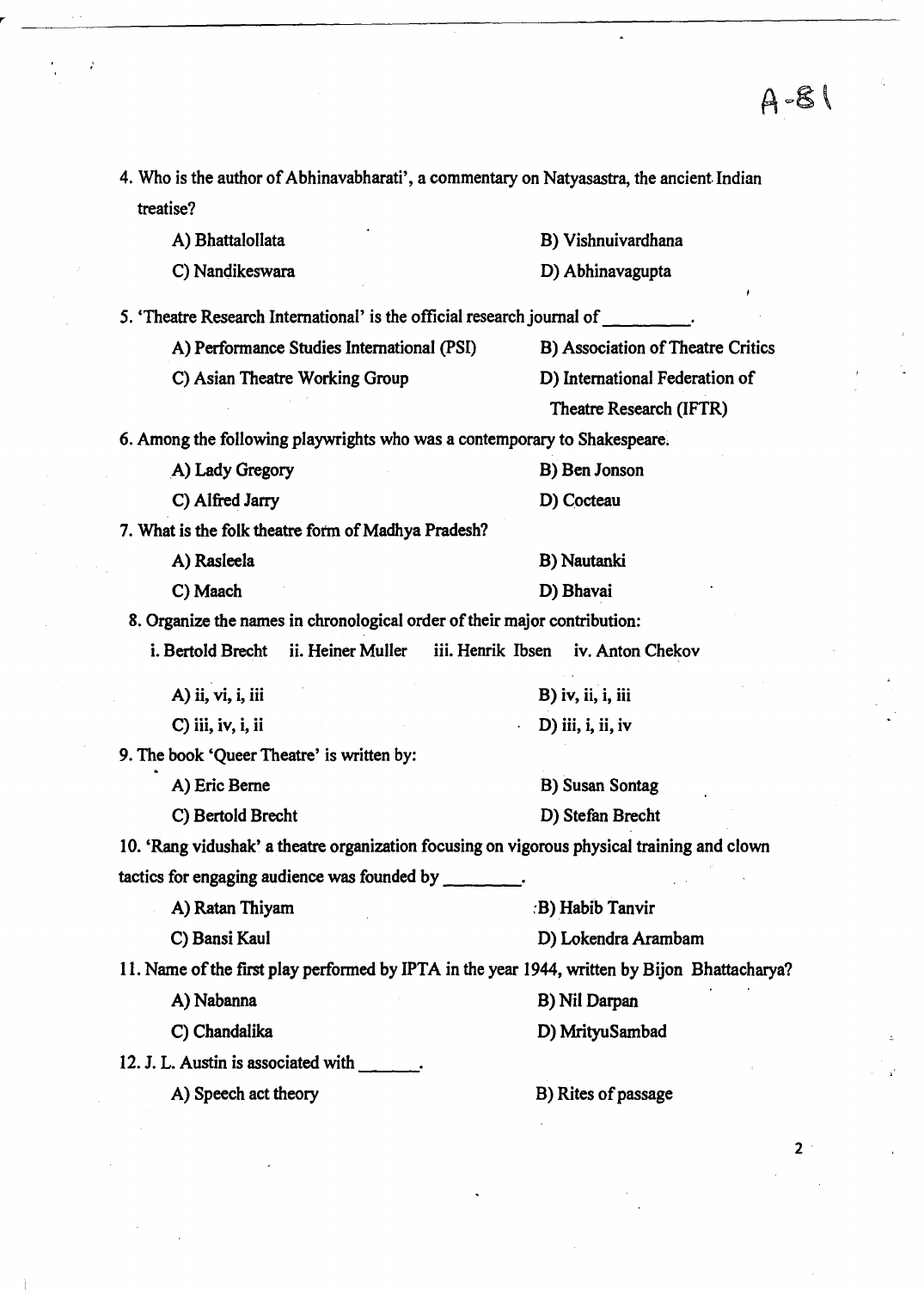$A - S1$ 

| C) Transformational grammar                                                                   | D) Hermeneutics               |  |  |  |
|-----------------------------------------------------------------------------------------------|-------------------------------|--|--|--|
| 13. Yale Drama School was started in                                                          |                               |  |  |  |
| A) 1898                                                                                       | B) 1913                       |  |  |  |
| $C)$ 1924                                                                                     | D) 1896                       |  |  |  |
| 14. Tommaso Salvini was a celebrated                                                          |                               |  |  |  |
| A) Critic                                                                                     | B) Designer                   |  |  |  |
| C) Lighting Designer                                                                          | D) Actor                      |  |  |  |
| 15. The acting style called Onnagata, where male actors play female roles, is associated with |                               |  |  |  |
| A) Noh                                                                                        | B) Kabuki                     |  |  |  |
| C) Chau                                                                                       | D) Butoh                      |  |  |  |
| 16. "Gender Trouble: Feminism and the Subversion of Identity" is authored by                  |                               |  |  |  |
| A) Jaques Derida                                                                              | B) Austin J                   |  |  |  |
| C) Elaine Austin                                                                              | D) Judith Butler              |  |  |  |
| 17. The actor who played Dhritarashtra in Peter Brook's Mahabharata is _________.             |                               |  |  |  |
| A) Paul Muni                                                                                  | <b>B)</b> Bruce Meyers        |  |  |  |
| C) Ryszard Cieslak                                                                            | D) Yoshi Oida                 |  |  |  |
| 18. Hanamichi is associated with ________.                                                    |                               |  |  |  |
| A) Kabuki                                                                                     | B) Noh                        |  |  |  |
| C) Peking Opera                                                                               | D) Ludruk                     |  |  |  |
| 19. The treatise on NOH theatre, written by Zeami is called ______.                           |                               |  |  |  |
| A) Tokaido                                                                                    | B) Kaden sho                  |  |  |  |
| C) Atsumori                                                                                   | D) Takasago                   |  |  |  |
| 20. Who has directed the Tamil play Veriyattam?                                               |                               |  |  |  |
| A) Na. Muthu Swamy                                                                            | B) Mangai                     |  |  |  |
| C) S. Ramanujam                                                                               | D) Mu. Ramaswamy              |  |  |  |
| 21. 'Theatre and its Double' is a book by                                                     |                               |  |  |  |
| A) Lugne-Poe                                                                                  | B) Jacques Lecoq              |  |  |  |
| C) Antonin Artaud                                                                             | D) Jacques Derrida            |  |  |  |
| 22. Author of 'Illness as Metaphor' and 'Against Interpretation' is                           |                               |  |  |  |
| A) Helen Cixous                                                                               | <b>B)</b> Susan Sontag        |  |  |  |
| C) Simone de Beauvoir                                                                         | D) Gayatri Chakravorty Spivak |  |  |  |
|                                                                                               |                               |  |  |  |

 $\cdot$ 

3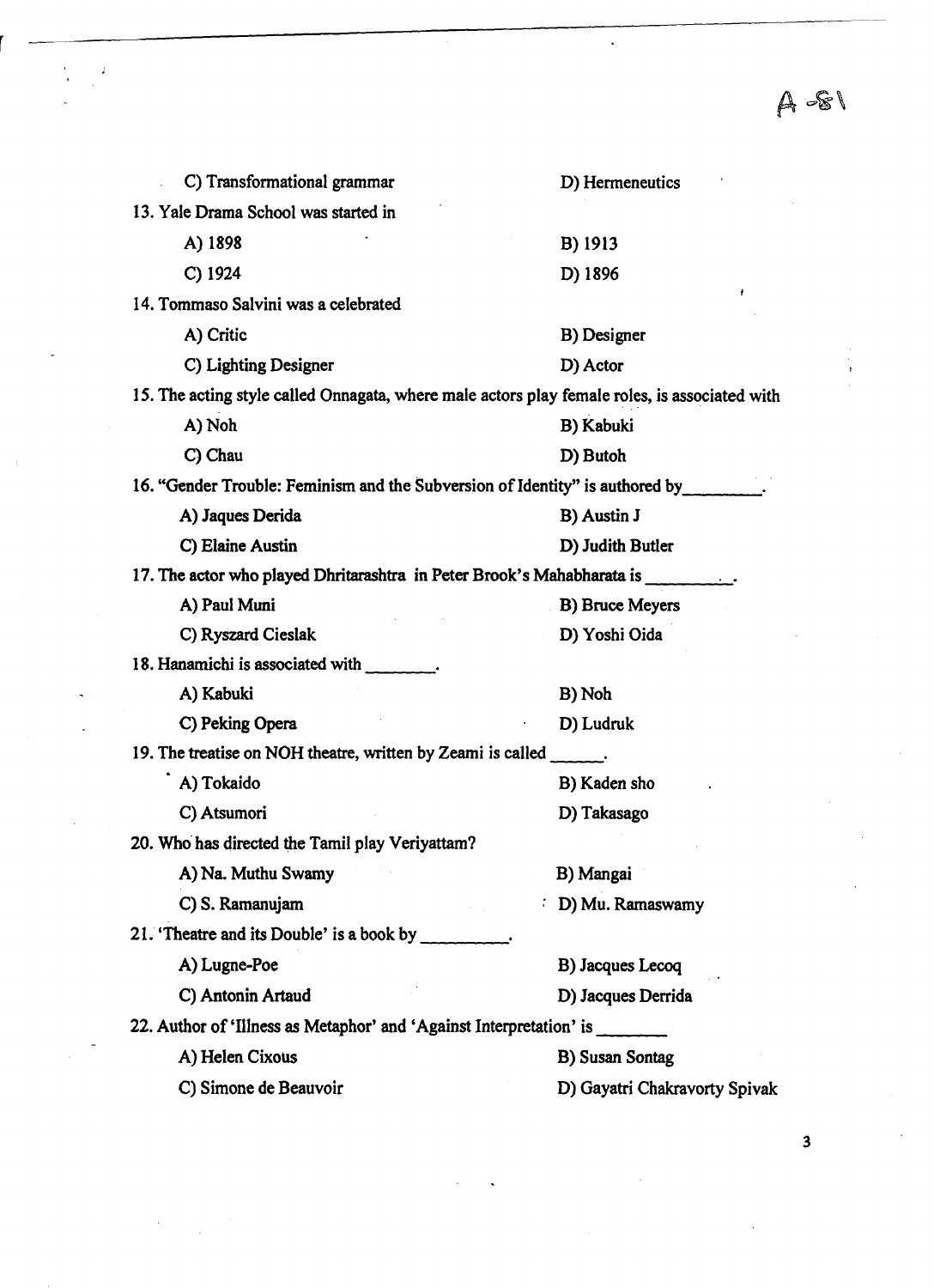$A - 81$ 

| 23. Author of 'Can the Subaltern Speak?' is ____                                        |                                                          |  |  |  |
|-----------------------------------------------------------------------------------------|----------------------------------------------------------|--|--|--|
| A) Helen Cixous                                                                         | B) Susan Sontag                                          |  |  |  |
| C) Simone de Beauvoir                                                                   | D) Gayatri Chakravorty Spivak                            |  |  |  |
| 24. 'Work of Art in an Age of Mechanical Reproduction' is a seminal essay by __         |                                                          |  |  |  |
| A) Martin Heidegger                                                                     | B) Edmund Husserl                                        |  |  |  |
| C) Walter Benjamin                                                                      | D) Hannah Arendt                                         |  |  |  |
| 25. Greek theatre was part of the festival of                                           |                                                          |  |  |  |
| A) Apollo                                                                               | <b>B</b> ) Dionysus                                      |  |  |  |
| C) Zeus                                                                                 | D) Satyr or Pan                                          |  |  |  |
| 26. Adolphe Appia's theories of staging, use of space and lighting are presented in his |                                                          |  |  |  |
| A) On the Art of the Theatre                                                            | B) Towards a New Theatre: 40<br>designs for Stage Scenes |  |  |  |
| C) My Life in Art                                                                       | D) Music and the Art of Theatre                          |  |  |  |
| 27. Which Architect designed Bharat Bhavan, Bhopal?                                     |                                                          |  |  |  |
| A) Peter cook                                                                           | B) Rustam Bharucha                                       |  |  |  |
| C) Larry Baker                                                                          | D) Charles Correa                                        |  |  |  |
| 28. Who wrote the play "Janaki mangal"?                                                 |                                                          |  |  |  |
| A) Lala shree niwas das                                                                 | B) Bartendu Harishchand                                  |  |  |  |
| C) Pratapnarayan misra                                                                  | D) Shitala Prasad tripathi                               |  |  |  |
| 29. Who wrote the play "NO EXIT"/ In Camera?                                            |                                                          |  |  |  |
| A) Harold Pinter                                                                        | B) Peter Hall                                            |  |  |  |
| C) Jean paul Sartre                                                                     | D)Tom Stoppard                                           |  |  |  |
| 30. "Invisible Theatre" is conceived by _______.                                        |                                                          |  |  |  |
| A) Peter Brooke                                                                         | B) Richard Schechner                                     |  |  |  |
| C) Augusto Boal                                                                         | . D) Elia Kazan                                          |  |  |  |
| 31. An ancient Sanskrit play written by Ashwaghosh _                                    |                                                          |  |  |  |
| A) Sariputra Prakaran                                                                   | B) Naganada                                              |  |  |  |
| C) Ratnavali                                                                            | D) Abhigyan Shakuntala                                   |  |  |  |
| 32. Who among the following is known as Shakespeare of Parsi theatre?                   |                                                          |  |  |  |
| A) Agha Hashar Kashmiri                                                                 | B) Sheila Bhatia                                         |  |  |  |
| C) Habib Tanvir                                                                         | D) Both A and B                                          |  |  |  |
|                                                                                         |                                                          |  |  |  |

J

4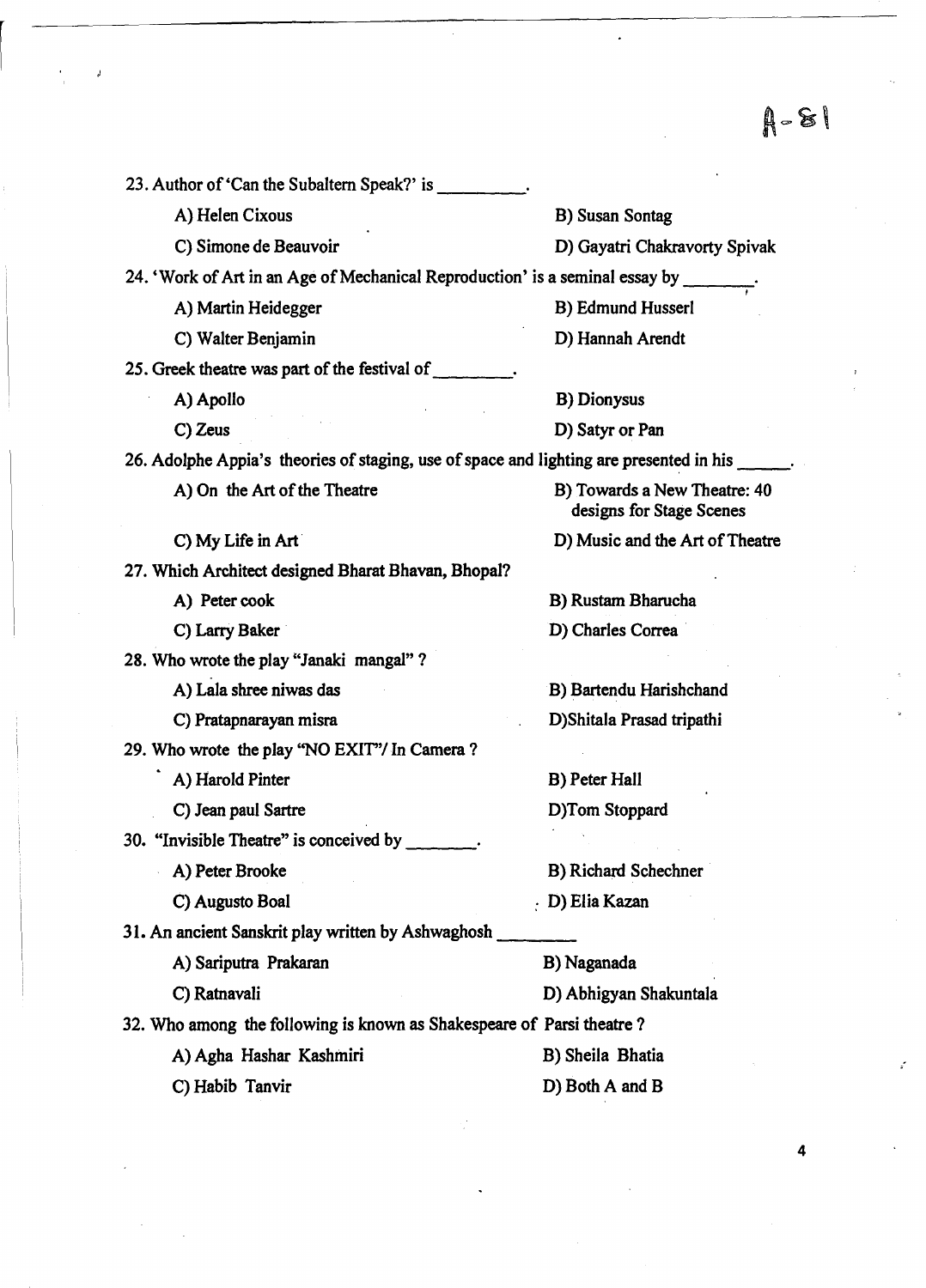33. The noted director who first discovered the theatrical potentialities of Dharmaveer Bharatis 'ANDHA YUG'.

A)E. Alkazi C) B.V. Karanth B) Satyadev Dubey D) Ratan Thiyam 34. First translator of Abhigyan shakuntalam into English in 1789 \_\_\_\_\_\_\_\_. A) C.P. Brown B) Thomas Munro C) Sir William Jones D) D. Henry Derozio 35. The play Rakshasa Tangadi is written by A) Gauri Lankesh C) Chandrashekhara Kambara B) Devanoora Mahadeva D) Girish Kamad

#### Part-B

## I. Write brief notes on any four of the following topics Marks: 4X5=20

- 1. Theatre and Indian nationalist movement.
- 2. Interface between Theatre and digital media/art.
- 3. Realism in Indian theatre.
- 4. Overview of Indian theatre research.
- 5. Relevance of research in performance making.
- 6. Feminism and theatre.
- 7.. Contemporary trends in theatre research.
- II. An impressive body of theoretical works emerged in the field of theatre/ performance especially from the second half of 20<sup>th</sup> century. Write an essay on the theoretical works influenced you and how those works would be helpful to your research work.

#### Marks: 15

5